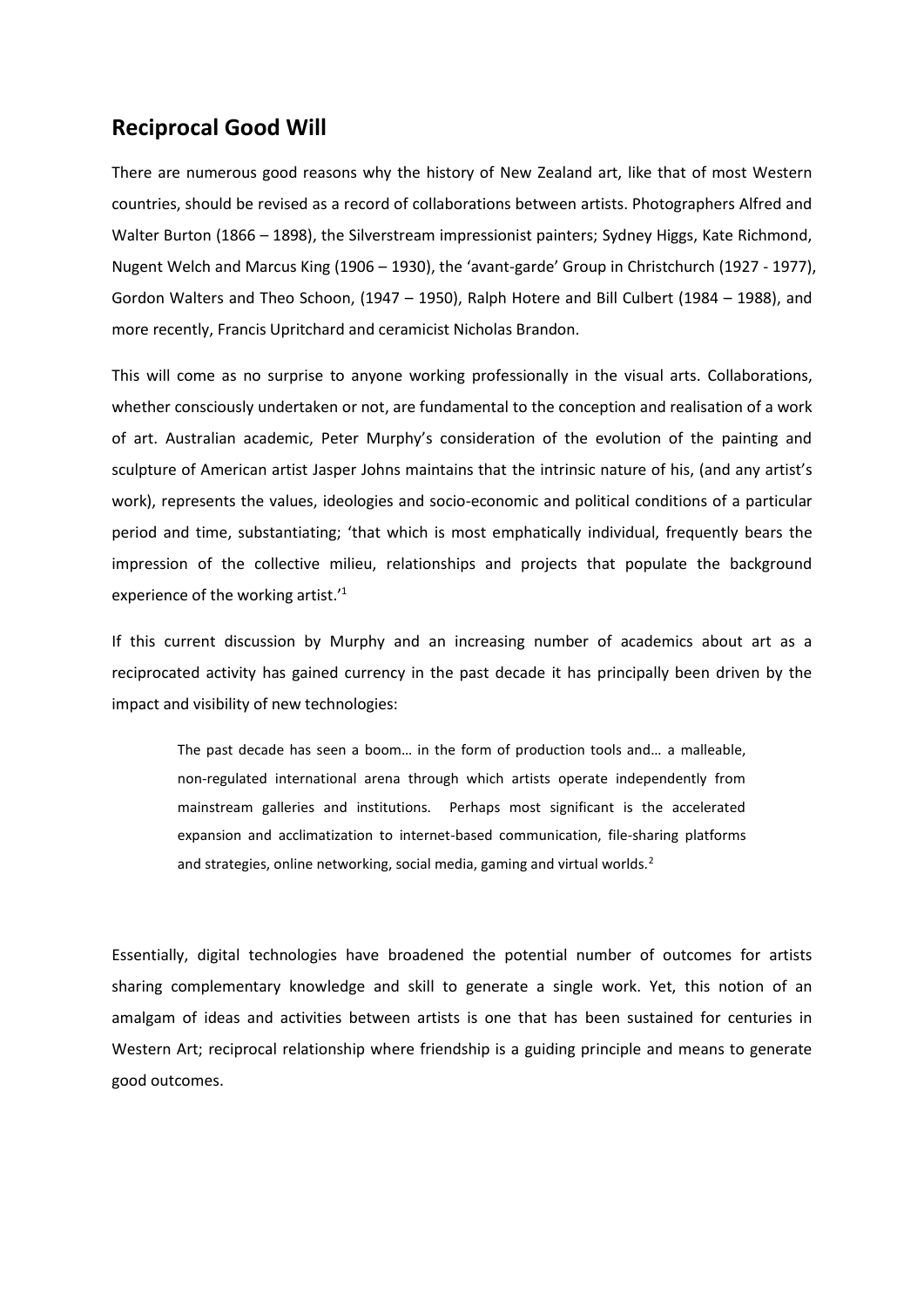Former lecturer in Art History at the University of Oxford's History of Art Department, Katerina Reed-Tsocha maintains that:

Reciprocal good will [may be defined] as proactively wanting what is good for one's friend as a conception that entails an active and ongoing process of reciprocation….Defining the perfect friendship in terms of reciprocity of good will, Aristotle thought that philia (friendship) runs so deeply that it could be understood as a mutual exercise of virtues, leading to the development of practical wisdom...A form of ethical maturity expressed in both thought and action – but even further to an enhancement of life.<sup>3</sup>

Reed-Tsocha prioritises the significance of these underlying principles, referencing philosopher Jacques Derrida's reflections on Aristotle's definition of reciprocal good, asserting that 'there is no democracy without respect for the irreducible singularity…but there is [also] no democracy without the community of friends.'<sup>4</sup>

Of course, Edwards + Johann already knew that. Since 2007, Victoria Edwards and Ina Johann have collaborated as a distinct entity, cultivating a unique body of work as Edwards+ Johann. Anchored in the premise that artists sharing studio locations or spaces with one another on a daily basis, (comparing notes and ideas about their practice), Edwards + Johan extend the generosity of such a principle, collaborating and working on the same surfaces and objects, altering and manipulating materials, subjects and content.

As Edwards + Johann maintain, their work is different from the sum of its two previous entities. In 2017 it has become a ten year partnership and both admit that it has taken the necessary time for their work to come to represent a 'melding of voices.' How has this been realised?

Lots of communication over an extended period of time. There is this notion that as a serious artist you begin by having to plan out a career. Well, we literally leave that idea at the door. The timeframe we have worked together has generated our visual language and we have boiled it down to a language that is ours. The early years working together were experimental but we knew then that there was a 'newness' and a freshness to the way that we work together and that it is built on communication, trust and respect.<sup>5</sup>

Drawing, in the very broadest sense of the word, has been fundamental to their collaborations with attention given to drawing as an act of exploration and discovery across numerous media, materials and processes. Costume and performance involving the transformation of makeshift or found spaces and environments have been the basis for testing out and reviewing ideas and gathering information; documenting and videoing and photographing outcomes for an installation, or a new series of photographs and mixed-media collage works.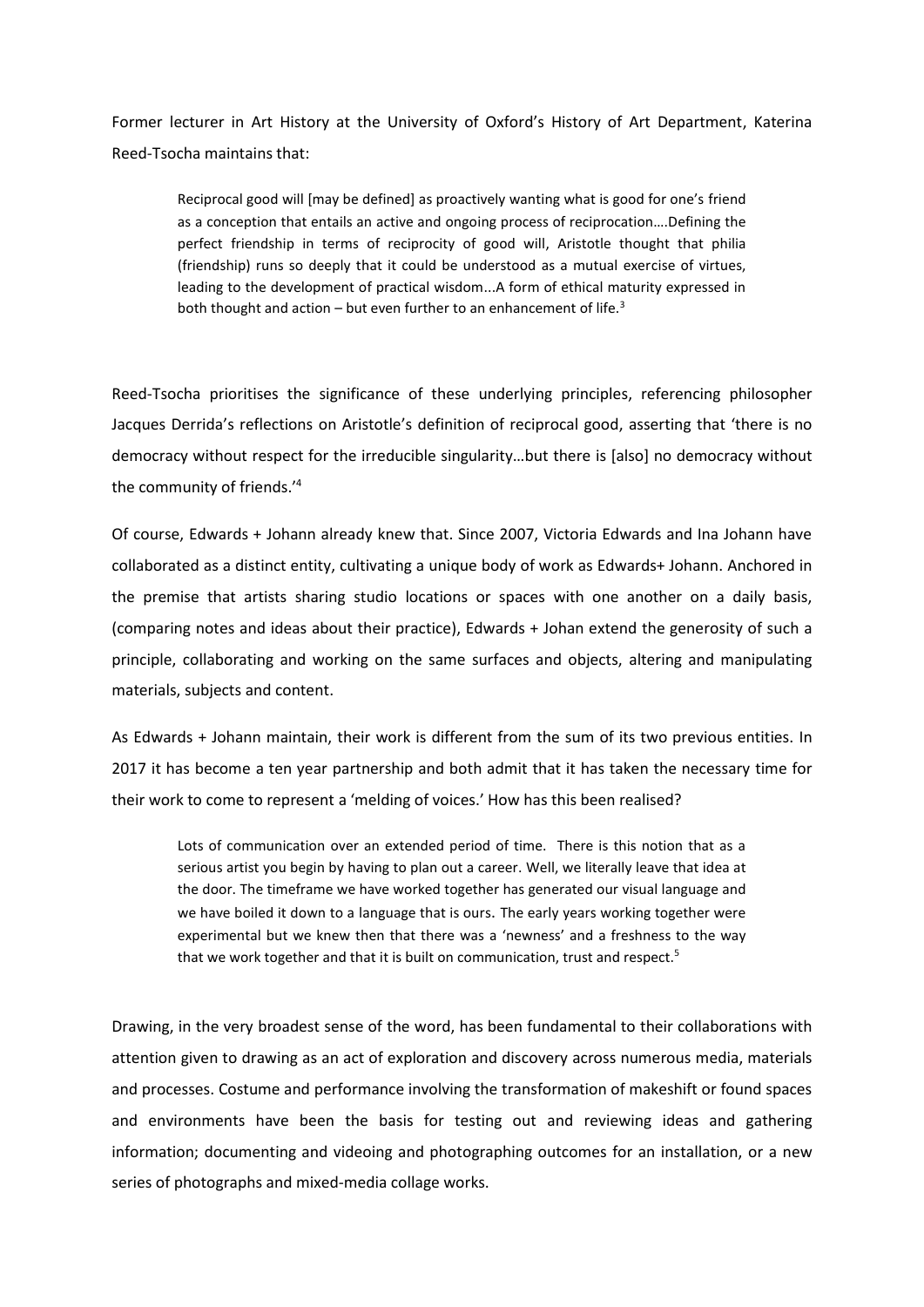Edwards + Johann's practice is characterised by its consideration of the open-ended possibilities of all its subjects and contexts. This is also an approach to making work that they encourage others to share in their experience of it. *Like and Like* 1 & *Like and Like 2*, 2011 are curious and confronting portraits, initially comprehensible as the kinds of images of ancient mythical beasts that occupied the paintings and prints of artists like Francisco de Goya and Johann Heinrich Füssli.

Edwards + Johann, however, are not particularly concerned with any obvious homage to a history of Western Art. Rather, this association with the old masters is an invitation to contemplate an image that turns such assumptions back upon themselves, requiring a reconsideration of what and who is being represented in these uneasy, yet familiar images of mythical and fantastic creatures.

Edwards + Johann had begun to fine-tune this iconography in 2012, reducing their subjects to essential forms in expansive and indeterminate spaces. 'There was a presence in these works but it was not human. It was more universal and iconic, and this was an idea that developed, initially in *On the Seam of Things* in 2012 and then *Knight in the Wilderness* series in 2013/14.'<sup>6</sup>

These series recognised that the viewer was an active participant in the work. Acknowledging the nature of this relationship, visual riddles, promises, deceptions and ambiguities are taken as given. Yet, rather than simply wishing to puzzle or bewilder, Edwards + Johann sought to reposition broader perceptions about what is assumed, known or seen in our experiences of the world through an elusive visual language of myth and allegory.

Drawing upon their background as printmakers, painters, educators, performance artists and photographers, Edwards + Johann refined their impressive array of visual tricks. In *The Map is not the Territory,* 2013/14 and the *Constellation* series, 2014 –2016 the given premise of the materiality of geological specimens and landforms connects these images to the certainty of a known reality, and such an idea is reiterated in the formalism and order of the compositions that typified these works, indicating the sureness of rational decision making. Yet, the subjects themselves deny such logic or purposeful outcomes.

In 2014, Edwards + Johann installed *Knight in the Wilderness* series in the Christchurch Art Gallery's Outer Spaces venue in Tuam Street. Alluding to an imagined mediaeval era in English and European history, the reality in the experience of the installation and its work, however, resided primarily in an encounter with the richness of materials, textures, surfaces, forms and colours. At first glance, the